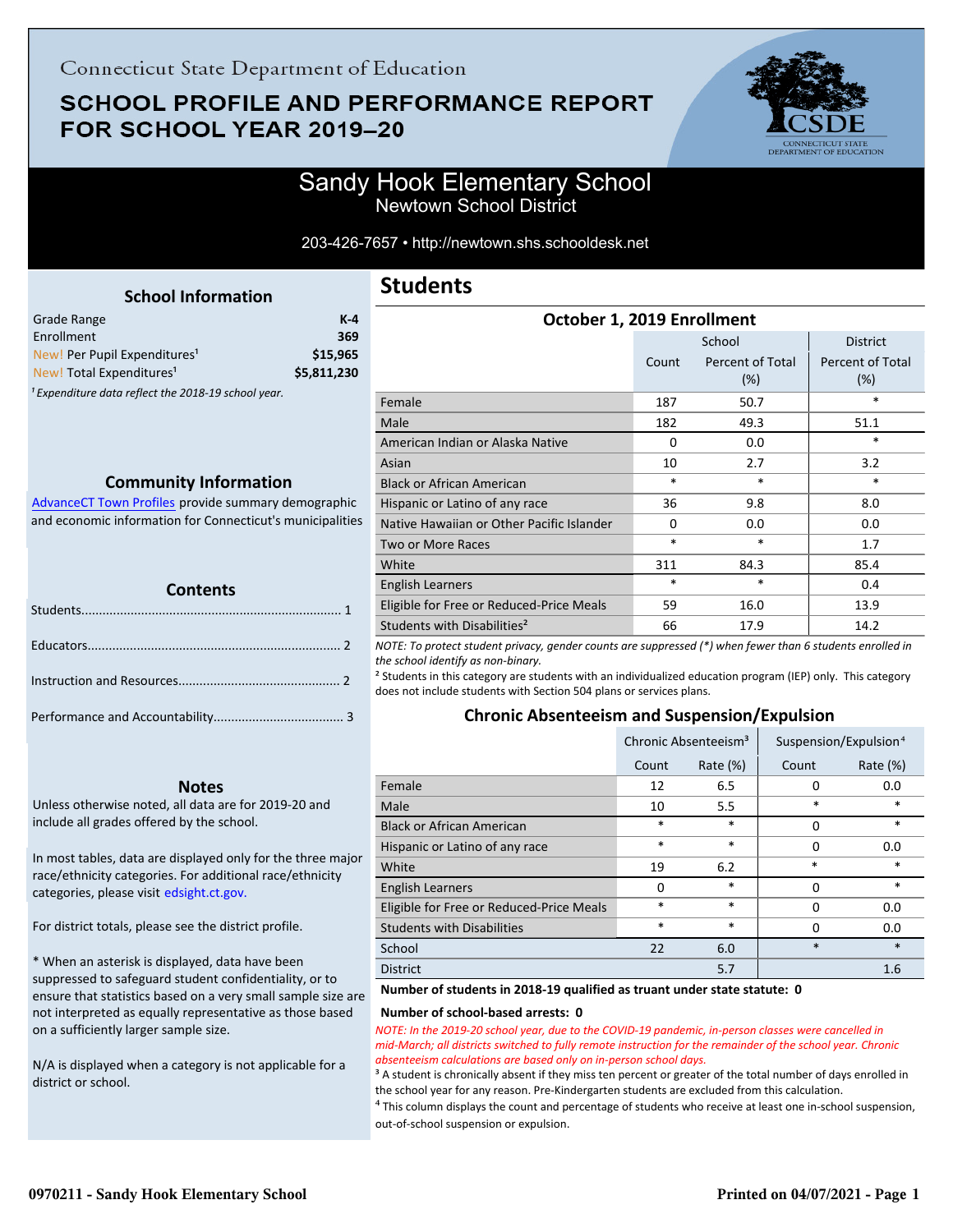# School Profile and Performance Report for School Year 2019-20 Sandy Hook Elementary School Newtown School District

# **Educators**

| <b>Full-Time Equivalent (FTE)<sup>1</sup> Staff</b>       | <b>Educators by Race/Ethnicity</b> |                                                        |          |                  |                  |
|-----------------------------------------------------------|------------------------------------|--------------------------------------------------------|----------|------------------|------------------|
|                                                           | <b>FTE</b>                         |                                                        |          | School           | <b>District</b>  |
| <b>General Education</b>                                  |                                    |                                                        | Count    | Percent of Total | Percent of Total |
| <b>Teachers and Instructors</b>                           | 26.7                               |                                                        |          | (%)              | (%)              |
| Paraprofessional Instructional Assistants                 | 7.3                                | American Indian or Alaska Native                       | 0        | 0.0              | 0.2              |
| <b>Special Education</b>                                  |                                    | Asian                                                  | $\Omega$ | 0.0              | 0.9              |
| <b>Teachers and Instructors</b>                           | 3.0                                | <b>Black or African American</b>                       | $\Omega$ | 0.0              | 0.2              |
| Paraprofessional Instructional Assistants                 | 12.5                               | Hispanic or Latino of any race                         | 0        | 0.0              | 1.6              |
| <b>Administrators, Coordinators and Department Chairs</b> |                                    | Native Hawaiian or Other Pacific                       | $\Omega$ | 0.0              | 0.0              |
| School Level                                              | 2.2                                | <b>Islander</b>                                        |          |                  |                  |
| Library/Media                                             |                                    | Two or More Races                                      | $\Omega$ | 0.0              | 0.0              |
| Specialists (Certified)                                   | 1.0                                | White                                                  | 45       | 100.0            | 97.0             |
| Support Staff                                             | 0.6                                |                                                        |          |                  |                  |
| Instructional Specialists Who Support Teachers            | 3.3                                | <b>Classroom Teacher Attendance, 2018-19</b>           |          |                  |                  |
| Counselors, Social Workers and School Psychologists       | 2.4                                |                                                        |          | School           | <b>District</b>  |
| <b>School Nurses</b>                                      | 1.1                                | Average # of FTE Days Absent Due to Illness or<br>12.1 |          | 11.0             |                  |
| Other Staff Providing Non-Instructional Services/Support  | 14.3                               | <b>Personal Time</b>                                   |          |                  |                  |

<sup>1</sup> In the full-time equivalent count, staff members working part-time in the school are counted as a fraction of full-time. For example, a teacher who works half-time in a school contributes 0.50 to the school's staff count.

# **Instruction and Resources**

# **New! School-Level Expenditures²: 2018-19**

|                                       | Total (\$)  | Per Pupil (\$) |
|---------------------------------------|-------------|----------------|
| Instruction                           | \$3,557,161 | \$9,772        |
| <b>Support Services - Students</b>    | \$597,565   | \$1,642        |
| Improvement of Instruction            | \$94,018    | \$258          |
| Library and Media Services            | \$104,641   | \$287          |
| <b>Support Services - Instruction</b> |             |                |
| Support Services - School-Based       | \$442,570   | \$1,216        |
| Operation and Maintenance of Plant    | \$1,011,830 | \$2,780        |
| Transportation Other Than to/From     |             |                |
| <b>Enterprise Operations</b>          | \$3,444     | \$9            |
| <b>Minor School Construction</b>      |             |                |
| Total                                 | \$5,811,230 | \$15,965       |

## **Students with Disabilities Who Spend 79.1 to 100 Percent of Time with Nondisabled Peers³**

|                                                                                   | Count | Rate (%) |  |  |
|-----------------------------------------------------------------------------------|-------|----------|--|--|
| Autism                                                                            | *     | *        |  |  |
| <b>Emotional Disturbance</b>                                                      | *     | $\ast$   |  |  |
| <b>Intellectual Disability</b>                                                    | N/A   | N/A      |  |  |
| Learning Disability                                                               | 17    | $\ast$   |  |  |
| Other Health Impairment                                                           | 10    | $\ast$   |  |  |
| <b>Other Disabilities</b>                                                         | N/A   | N/A      |  |  |
| Speech/Language Impairment                                                        | 13    | *        |  |  |
| School                                                                            | 49    | 94.2     |  |  |
| <b>District</b>                                                                   |       | 73.8     |  |  |
| <sup>3</sup> This table includes students ages 6-21 with an IEP or services plan. |       |          |  |  |

² Expenditures may be supported by local tax revenues, state grants, federal grants, municipal in-kind services, tuition and other sources.

### **School Schedule**

| <b>Days of Instruction</b>            | 182      |
|---------------------------------------|----------|
| <b>Hours of Instruction Per Year</b>  |          |
| Grades 1-12 and Full-Day Kindergarten | 976      |
| Half/Extended Day Kindergarten        | N/A      |
| <b>School Hours for Students</b>      |          |
| <b>Start Time</b>                     | 09:05 AM |
| <b>End Time</b>                       | 03:37 PM |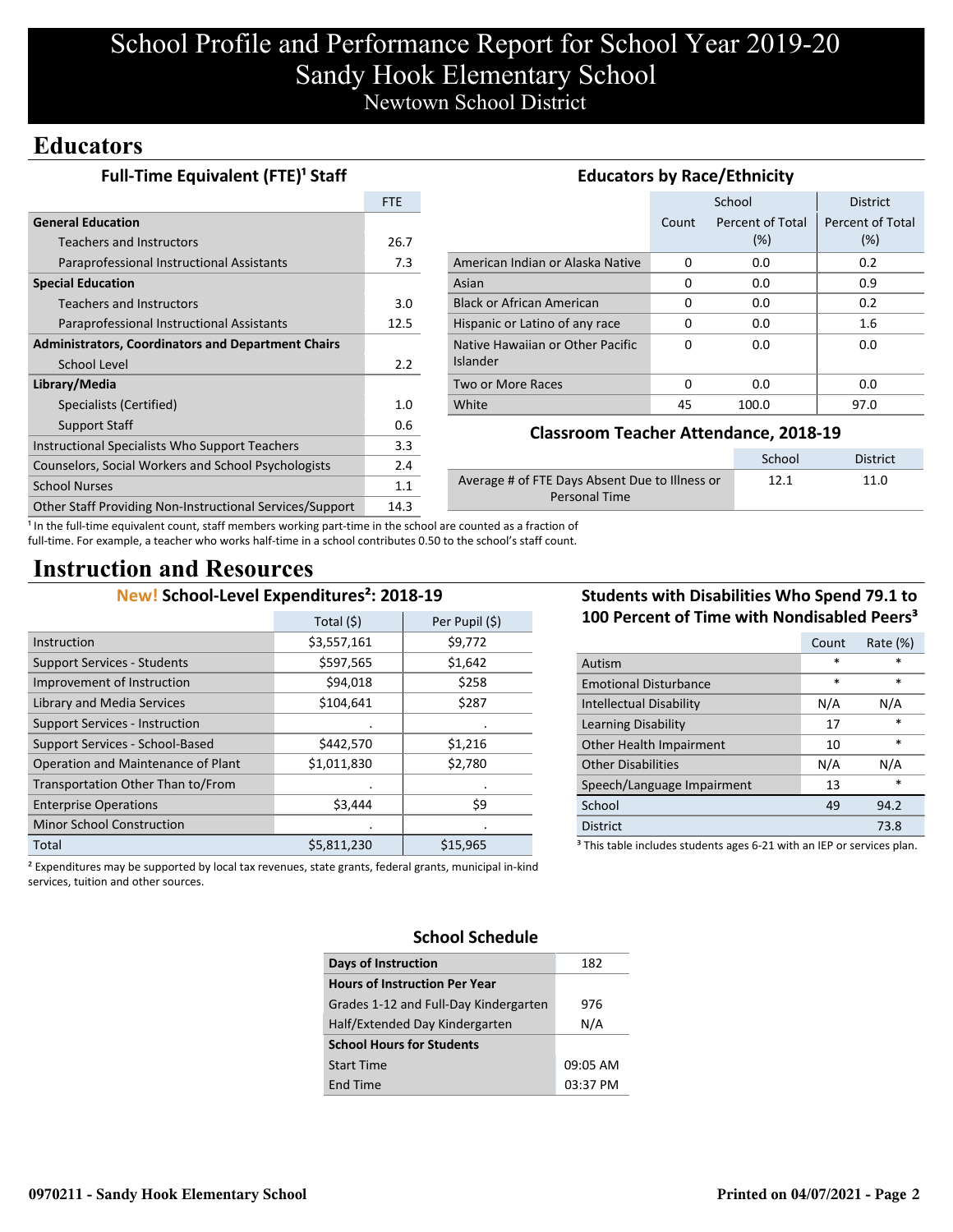# School Profile and Performance Report for School Year 2019-20 Sandy Hook Elementary School Newtown School District

# **Performance and Accountability**

### **School Performance Index (SPI)**

A School Performance Index (SPI) is the average performance of students in a subject area (i.e., ELA, Mathematics or Science) on the state summative assessments. The SPI ranges from 0-100. An SPI is reported for all students tested in a school and for students in each individual student group. Connecticut's ultimate target for an SPI is 75.

*[NOTE: Due to widespread school closures related to the novel Coronavirus disease \(COVID-19\), Connecticut's request for a waiver of statewide assessment, accountability and](https://portal.ct.gov/-/media/SDE/Student-Assessment/Main-Assessment/CT-Covid19-WaiverResponse.pdf) reporting requirements in the Elementary and Secondary Education Act (ESEA) for the 2019-2020 school year was approved. Therefore, no table is shown here. For additional information, please view Connecticut's waiver response at: https://portal.ct.gov/-/media/SDE/Student-Assessment/Main-Assessment/CT-Covid19-WaiverResponse.pdf*

### **National Assessment of Educational Progress (NAEP): Percent At or Above Proficient<sup>1</sup>**

|                        | <b>NAEP 2019</b> | <b>NAEP 2013</b> |          |
|------------------------|------------------|------------------|----------|
| <b>READING</b>         | Grade 4 Grade 8  |                  | Grade 12 |
| Connecticut            | 40               | 41               | 50       |
| <b>National Public</b> | 34               | 32               | 36       |
| <b>MATH</b>            | Grade 4 Grade 8  |                  | Grade 12 |
| Connecticut            | 45               | 39               | 32       |
| <b>National Public</b> | 40               | 33               | 25       |

<sup>1</sup> NAEP is often called the "Nation's Report Card." It is sponsored by the U.S. Department of Education. This table compares Connecticut's performance to that of national public school students. Performance standards for state assessments and NAEP are set independently. Therefore, one should not expect performance results to be the same across Smarter Balanced and NAEP. Instead, NAEP results are meant to complement other state assessment data. To view performance on NAEP by student group, click here.

### **Physical Fitness Tests: Students Reaching Health Standard**

*NOTE: Due to widespread school closures related to the novel Coronavirus disease (COVID-19), Connecticut's request for a waiver of statewide assessment, accountability [and reporting requirements in the Elementary and Secondary Education Act \(ESEA\) for the](https://portal.ct.gov/-/media/SDE/Student-Assessment/Main-Assessment/CT-Covid19-WaiverResponse.pdf) 2019-2020 school year was approved. Therefore, no table is shown here. For additional information, please view Connecticut's waiver response at: https://portal.ct.gov/-/media/SDE/Student-Assessment/Main-Assessment/ CT-Covid19-WaiverResponse.pdf*